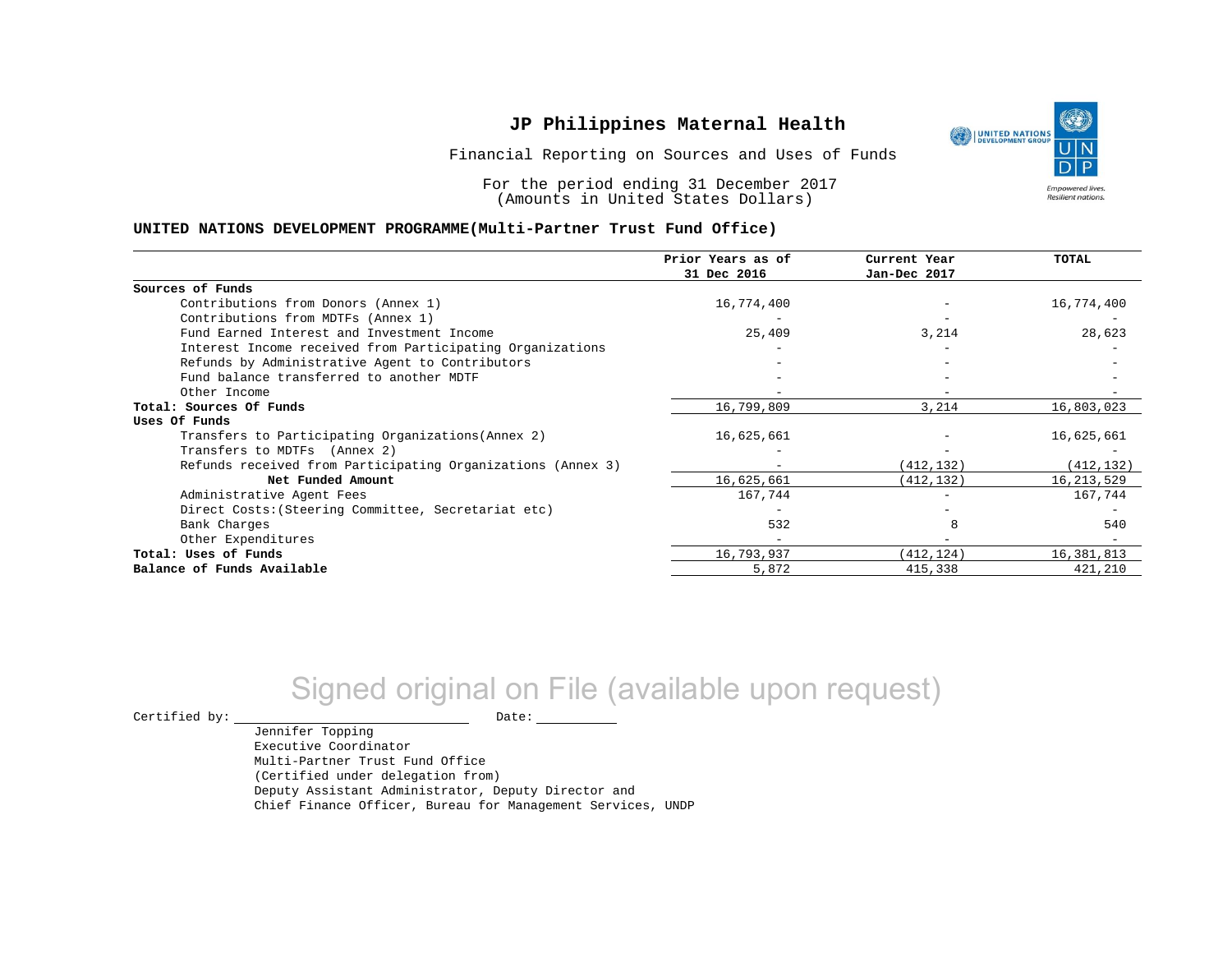

Financial Reporting on Sources and Uses of Funds

For the period ending 31 December 2017 (Amounts in United States Dollars)

### **UNITED NATIONS DEVELOPMENT PROGRAMME(Multi-Partner Trust Fund Office)**

**Annex - 1: Contributions**

|                                | Prior Years as of | Current Year             | TOTAL      |
|--------------------------------|-------------------|--------------------------|------------|
|                                | 31 Dec 2016       | Jan-Dec 2017             |            |
| From Contributors              |                   |                          |            |
| Australian Agency for Int'l De | 16,774,400        | $\overline{\phantom{0}}$ | 16,774,400 |
| Total: Contributions           | 16,774,400        | $-$                      | 16,774,400 |

# Signed original on File (available upon request)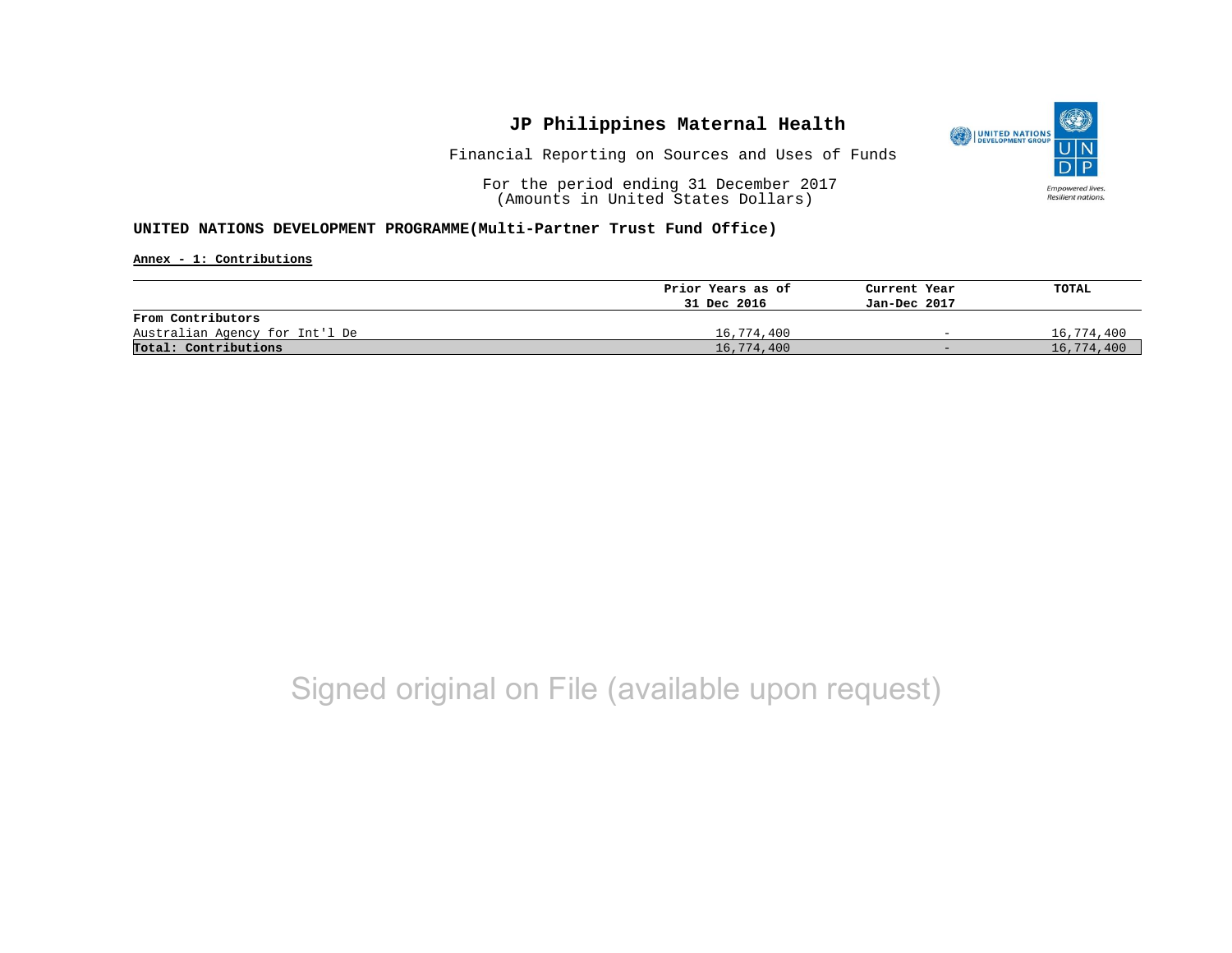

Financial Reporting on Sources and Uses of Funds

For the period ending 31 December 2017 (Amounts in United States Dollars)

### **UNITED NATIONS DEVELOPMENT PROGRAMME(Multi-Partner Trust Fund Office)**

**Annex - 2: Transfers**

|                                | Prior Years as of | Current Year             | TOTAL      |
|--------------------------------|-------------------|--------------------------|------------|
|                                | 31 Dec 2016       | Jan-Dec 2017             |            |
| To Participating Organizations |                   |                          |            |
| UNDP                           | 963,826           | $\overline{\phantom{a}}$ | 963,826    |
| UNFPA                          | 9,002,411         | $\overline{\phantom{0}}$ | 9,002,411  |
| UNICEF                         | 3,953,312         | $\overline{\phantom{a}}$ | 3,953,312  |
| <b>WHO</b>                     | 2,706,112         | $\overline{\phantom{m}}$ | 2,706,112  |
|                                |                   |                          |            |
| Total Transfers                | 16,625,661        | $-$                      | 16,625,661 |

# Signed original on File (available upon request)